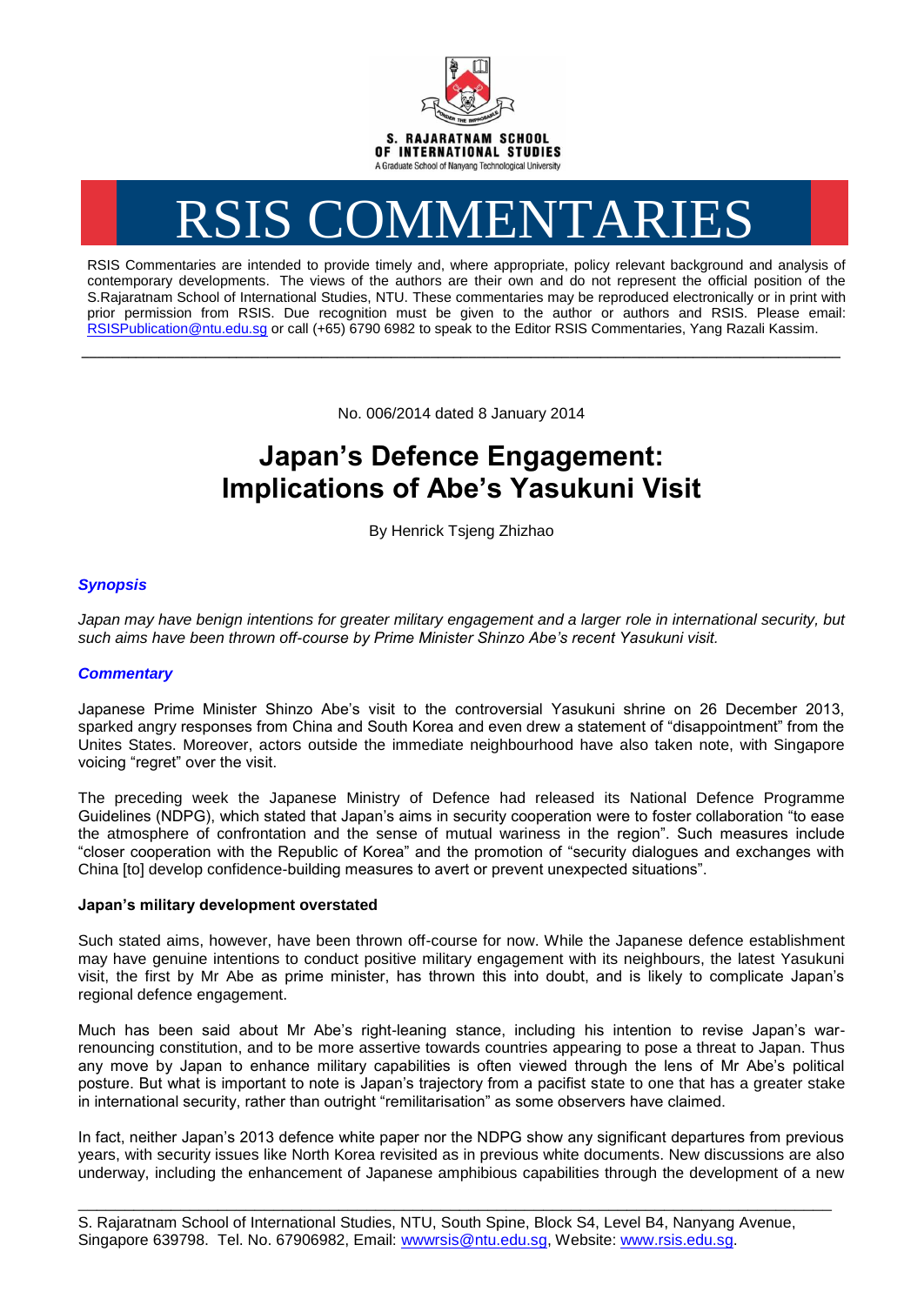amphibious unit.

While these do not show a marked shift by Japan towards "remilitarisation," they do send a robust message of deterrence, which may be deemed necessary in the context of a tense security environment in Japan's neighbourhood, especially where tensions with North Korea and China run high. The Ministry of Defence also announced it was pursuing a budget increase of over two per cent for 2014, but many initiatives for capability upgrades slated in the budget were actually started before Mr Abe's term.

Moreover, the development of an amphibious unit is neither inherently offensive nor anything unique given that similar units are fairly common throughout the region. Nonetheless, it sends a clear signal to other countries that Japan is willing and able to defend its territories if attacked. Mr Abe's intention to revise the constitution is also likely to encounter opposition from a Japanese public still wary of any departure from pacifism.

As such, Japan's capability improvement is not necessarily due to Mr Abe's politics, but rather follows past trends, though the current administration has certainly given it a boost. Japan's path towards a military with a greater international role is only to be expected given its past participation in supporting roles for overseas assignments like Operation Enduring Freedom, as well as in anti-piracy and humanitarian and disaster relief operations, for which amphibious capacity is also an enabler.

#### **Defence engagement thrown off course**

One of the stated aims of Japan's military is regional defence engagement. Japan and China have had such engagements in the past, but many of these have been frozen. Regarding South Korea, Japan has made significant overtures recently, with the Self-Defence Force supplying ammunition to South Korean peacekeepers in South Sudan.

Notwithstanding the political wrangling that erupted between the two countries and within Japan itself in light of this move, it is a step towards Japan further enhancing its role as a major stakeholder in international security.

However, Mr Abe's visit has thrown such good intentions off course. The Yasukuni shrine was built to commemorate the war dead from Japan's past conflicts. But it is not this fact alone that is so repugnant to China and South Korea. A number of military personnel convicted of war crimes are also enshrined at Yasukuni.

Any visit by a Japanese head of state to the shrine is thus seen by both countries as evidence of Japan's unrepentant attitude towards its conduct in World War II and its return to militarism, even if Mr Abe's visit may have been motivated by domestic politics.

#### **Implications for positive engagement**

The shrine visit has three implications. Firstly, it is likely to stall any moves on Japan's part for greater defence engagement with South Korea. Japan has indicated a willingness to reach out to its neighbour, as indicated rhetorically in the NDPG, and in action in South Sudan. But this engagement, much needed in the context of possible North Korean instability, would now be put on hold by South Korea.

Secondly, it would only serve to heighten tensions with China. Engagement for confidence building is required to prevent a potential incident from escalating, as rightly pointed out by the NDPG. With tensions running high after China's establishment of its Air Defence Identification Zone over the East China Sea, this should be a priority. But again, with Mr Abe's Yasukuni visit, this looks more remote than before.

Thirdly, it would also put a stress on the US-Japan alliance. The US has generally favoured a greater role for Japan's military in international security, and sought to deepen military inter-operability between its own forces and those of Japan. As the US further strengthens its alliance with Japan, it would find itself needing to be more circumspect in the way it deals with its ally given Chinese sensitivities to the US rebalance.

While Japan's military enhancement and greater international role will still go on unabated, what is likely to recede in the fallout is the political willingness of South Korea to cooperate with Japan, as well as of China for much needed dialogue to ease tensions. Trilateral US-Japan-South Korea cooperation will also suffer as a result. At a time when defence engagement is sorely needed to address rising tensions in the region, Mr Abe's Yasukuni visit has only achieved the opposite.

*Henrick Tsjeng Zhizhao is an Associate Research Fellow with the Maritime Security Programme of the Institute*